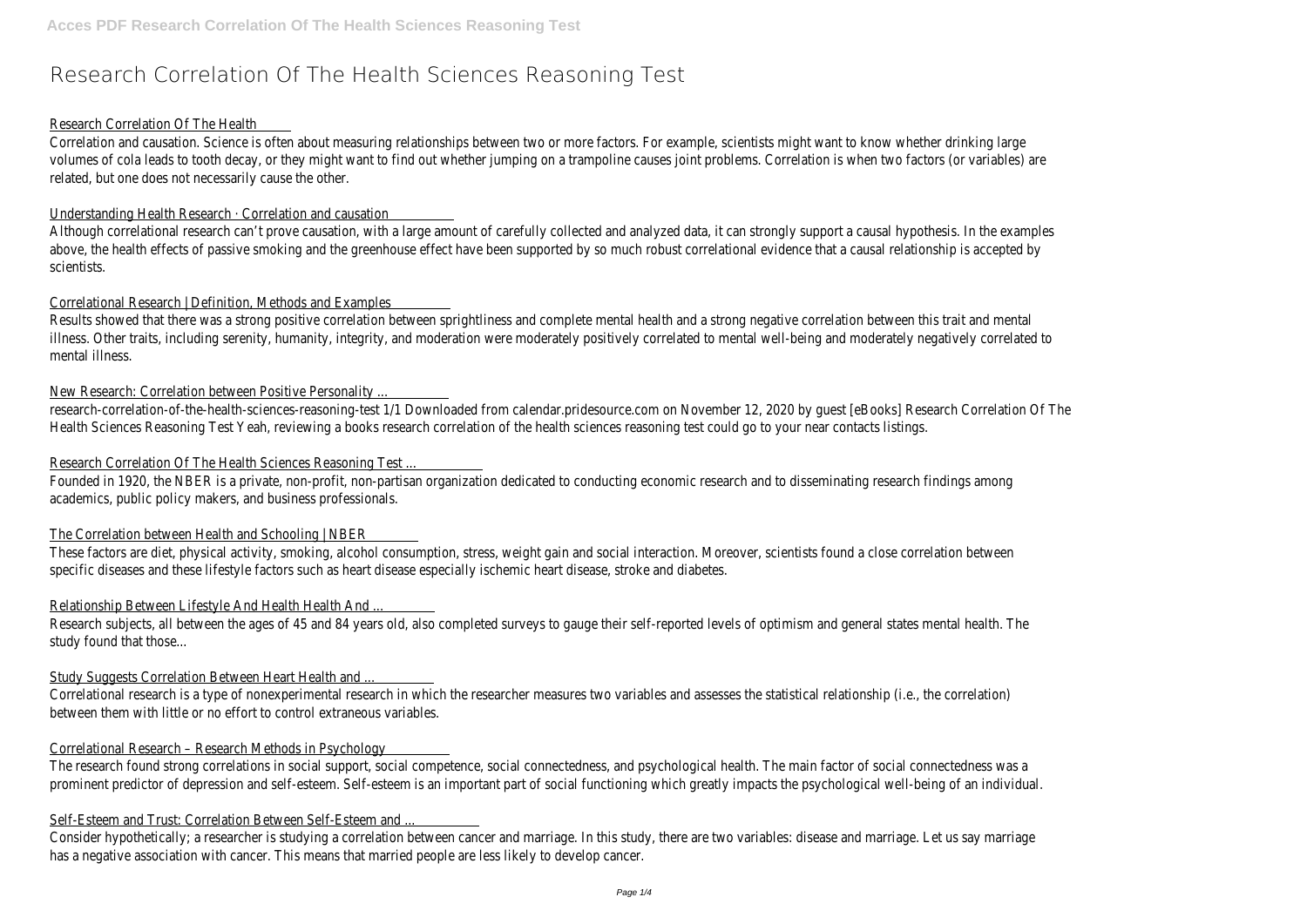#### What Is a Correlational Study? - Definition with Example

The authors listed 17 important studies, in search of correlations between voting and health. Overall, they found that " [the]lower voting rates are generally relat rated health." It showed that people who reported worse health were less likely to vote than those who reported o

#### Research Uncovers An Interesting Relationship Betwe

There is a well known, large, and persistent association between education and health. This has been observed in many countries and time periods, and for a w health measures. The differences between the more and the less educated are significant: in 1999, the age-adjusted mortality rate of high school dropouts ages more than twice as large as the mortality rate of those with some of

## The Effects of Education on Health | N

correlation – one variable increases as the other increases. An example of negative correlation would be the amount spent on gas and daily temperature, where th variable increases as the other decreases. Pearson's correlation coefficient has a value between -1 (perfect negative correlation) and 1 (perfect positive correlation).

## Statistical Analysis 2: Pearson Correlat

The analysis is nested within the health economic framework of health production and consumption. It focuses on lifestyle factors and social capital as they factors in health and relevant to health policies for older people (Artaud et al., 2013; Holt-Lunstad et a

## The relationship between physical and mental health:

Strengths of Correlations Correlations are very useful as a preliminary research technique, allowing researchers to identify a link that can be further investigated controlled research. Can be used to research topics that are sensitive/ otherwise would be unethical, as no deliberate manipulation of variable

#### Correlations | Psychology | tutor

The researchers say that for these patients, "depression is an independent determinant of health-related quality of life." Professor David Goldberg of the Institute London, reports.

## The Relationship Between Mental & Physical He

Large population analyses can identify a correlation between a particular food or diet and a particular health outcome, but without knowing the mechanism whicl we cannot be sure that the effect is real – and we cannot use this knowledge to refine dietary advice or develop new

#### Food, nutrition and health - BBS

The research indicates a corresponding need for extensive and complex policy interventions if the established relationship between poverty and poor educational c be disturbed. There are no specific problems which can be fixed by either a 'magic bullet' or 'scatter gun' a

## Research Correlation Of The Health

Correlation and causation. Science is often about measuring relationships between two or more factors. For example, scientists might want to know whether volumes of cola leads to tooth decay, or they might want to find out whether jumping on a trampoline causes joint problems. Correlation is when two factors (c related, but one does not necessarily cause the of

## Understanding Health Research · Correlation and causation

Although correlational research can't prove causation, with a large amount of carefully collected and analyzed data, it can strongly support a causal hypothesis. In above, the health effects of passive smoking and the greenhouse effect have been supported by so much robust correlational evidence that a causal relationship scientists

## Correlational Research | Definition, Methods and Exam

Results showed that there was a strong positive correlation between sprightliness and complete mental health and a strong negative correlation between this t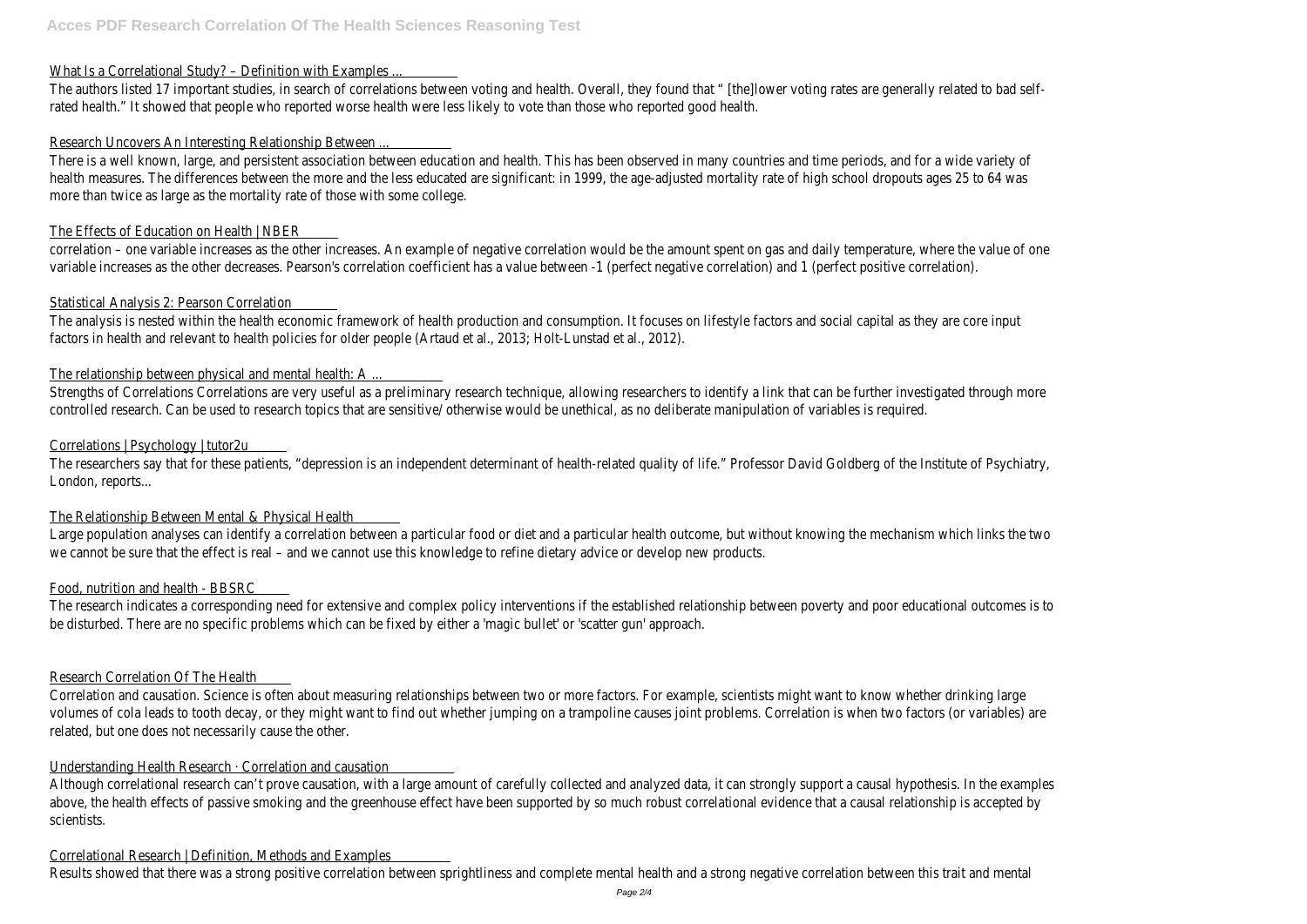illness. Other traits, including serenity, humanity, integrity, and moderation were moderately positively correlated to mental well-being and moderately negatively correlated to mental illness.

## New Research: Correlation between Positive Personal

research-correlation-of-the-health-sciences-reasoning-test 1/1 Downloaded from calendar.pridesource.com on November 12, 2020 by guest [eBooks] Research Corr Health Sciences Reasoning Test Yeah, reviewing a books research correlation of the health sciences reasoning test could go to your near cont

## Research Correlation Of The Health Sciences Reasoning Test

Founded in 1920, the NBER is a private, non-profit, non-partisan organization dedicated to conducting economic research and to disseminating research find academics, public policy makers, and business profession

## The Correlation between Health and Schooling | N

These factors are diet, physical activity, smoking, alcohol consumption, stress, weight gain and social interaction. Moreover, scientists found a close correla specific diseases and these lifestyle factors such as heart disease especially ischemic heart disease, stroke and

## Relationship Between Lifestyle And Health Health A

Research subjects, all between the ages of 45 and 84 years old, also completed surveys to gauge their self-reported levels of optimism and general states men study found that those

## Study Suggests Correlation Between Heart Health and ...

Correlational research is a type of nonexperimental research in which the researcher measures two variables and assesses the statistical relationship (i.e., the correlationship (i.e., the correlationship (i.e., the correla between them with little or no effort to control extraneous variables.

# Correlational Research – Research Methods in Psychology

The research found strong correlations in social support, social competence, social connectedness, and psychological health. The main factor of social connectednes prominent predictor of depression and self-esteem. Self-esteem is an important part of social functioning which greatly impacts the psychological well-being o

# Self-Esteem and Trust: Correlation Between Self-Esteem

Consider hypothetically; a researcher is studying a correlation between cancer and marriage. In this study, there are two variables: disease and marriage. Let us has a negative association with cancer. This means that married people are less likely to develop

## What Is a Correlational Study? - Definition with Examples

The authors listed 17 important studies, in search of correlations between voting and health. Overall, they found that " [the]lower voting rates are generally relat rated health." It showed that people who reported worse health were less likely to vote than those who reported g

# Research Uncovers An Interesting Relationship Betwe

There is a well known, large, and persistent association between education and health. This has been observed in many countries and time periods, and for a w health measures. The differences between the more and the less educated are significant: in 1999, the age-adjusted mortality rate of high school dropouts ages more than twice as large as the mortality rate of those with some of

## The Effects of Education on Health  $\vert$  N

correlation – one variable increases as the other increases. An example of negative correlation would be the amount spent on gas and daily temperature, where th variable increases as the other decreases. Pearson's correlation coefficient has a value between -1 (perfect negative correlation) and 1 (perfect positive correlation).

# Statistical Analysis 2: Pearson Correlat

The analysis is nested within the health economic framework of health production and consumption. It focuses on lifestyle factors and social capital as they